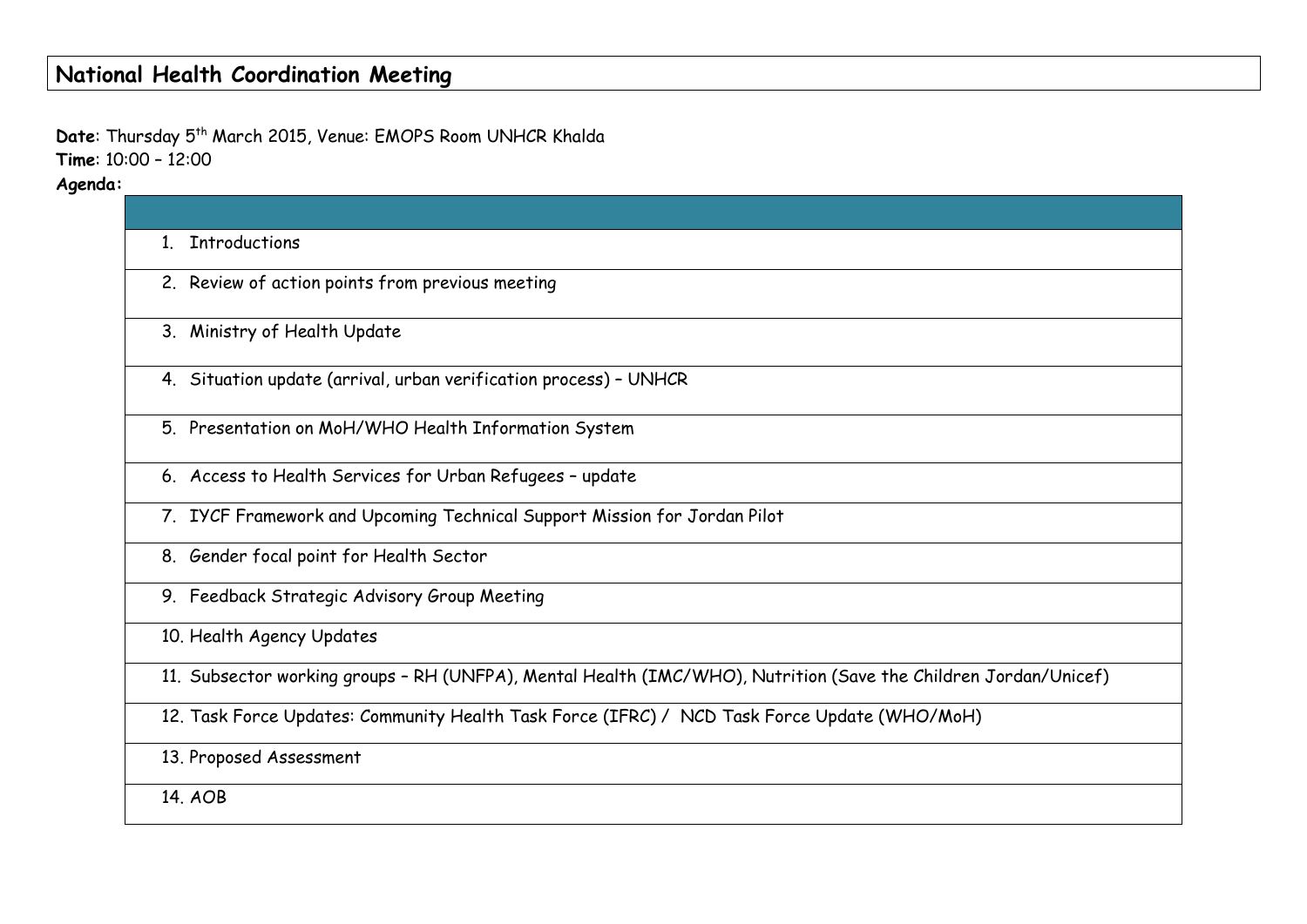#### **Minutes:**

| Summary<br>$\bullet$<br>of Action<br>clarification from MoH.<br>points<br>UNHCR: Will be discussed during the course of the meeting<br>due the 8 <sup>th</sup> of each month.<br>Force.<br>be given on Thursday during the SGBV working group.<br>encouraged.<br>the meeting. | 2. Review of the action points from the previous meeting                                                                                                                                                                                                                                                                                                                                                                                                                                                                                                                                                                                                                                                                                                                                                                                                                                                                                                                                                        |
|-------------------------------------------------------------------------------------------------------------------------------------------------------------------------------------------------------------------------------------------------------------------------------|-----------------------------------------------------------------------------------------------------------------------------------------------------------------------------------------------------------------------------------------------------------------------------------------------------------------------------------------------------------------------------------------------------------------------------------------------------------------------------------------------------------------------------------------------------------------------------------------------------------------------------------------------------------------------------------------------------------------------------------------------------------------------------------------------------------------------------------------------------------------------------------------------------------------------------------------------------------------------------------------------------------------|
|                                                                                                                                                                                                                                                                               | The Iraqi policy on access of health services: UNHCR are waiting for a                                                                                                                                                                                                                                                                                                                                                                                                                                                                                                                                                                                                                                                                                                                                                                                                                                                                                                                                          |
|                                                                                                                                                                                                                                                                               |                                                                                                                                                                                                                                                                                                                                                                                                                                                                                                                                                                                                                                                                                                                                                                                                                                                                                                                                                                                                                 |
| interested in newborn care: Update during the meeting<br>organized with some agencies.<br>pregnant women: Update during the meeting                                                                                                                                           | • Feedback from new access challenges with the new health policy to share with<br>• There are still trainings organized on reporting of data in Activity Info which is<br>• Strengthen the community MH component by linking with the community health<br>task force: to be followed up by the Community Health Task Force and NCD Task<br>• Integration of the SGBV into the Health Sector Response and the Action Plan.<br>UNHCR did receive some comments. A last feedback before the finalization will<br>• Gender focal point: Still waiting for nomination, nomination of males is<br>• Encouragement of more people to attend the NCD Task Force. Update during<br>Community Health Task Force request to know which organization is working with<br>community health volunteers. Send an email to Elsa. Same if organizations are<br>• Assessment on Disability and Health Services: Presentation shared and meetings<br>• WHO to share any relevant materials with UNFPA in Arabic on risk factors for |

|             | 3. Ministry of Health Update                                                            |
|-------------|-----------------------------------------------------------------------------------------|
| Summary     | • The MoH is not able to attend but a meeting is organized this afternoon at            |
| of          | MoH office.                                                                             |
| discussions |                                                                                         |
| Action      | $\triangleright$ Share the main information discussed at the meeting in the MoH office. |
| Points      |                                                                                         |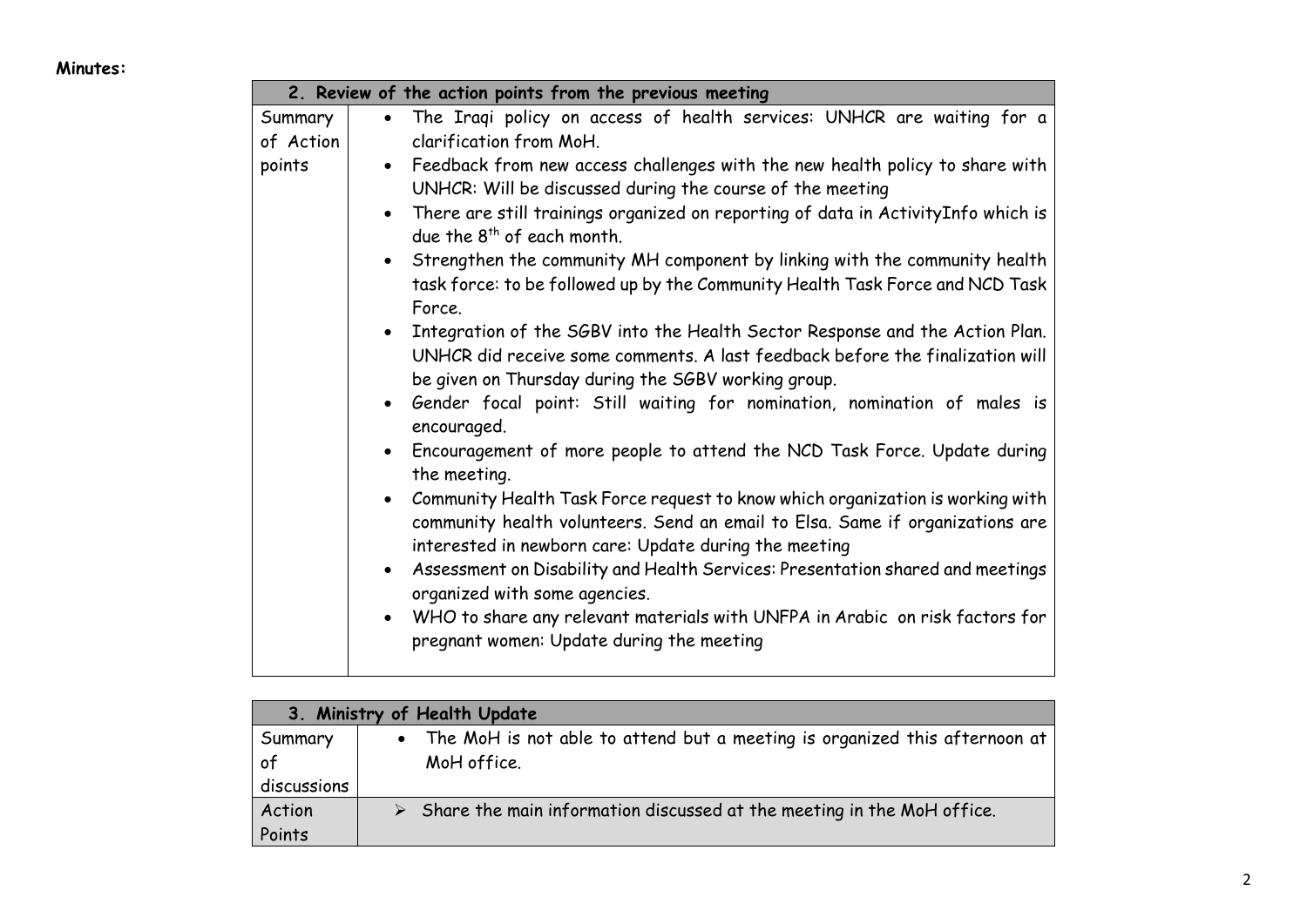| 4. Situation update (arrivals, urban verification process) - UNHCR |                                                                                                                                                                                                                                                                                                                                                                                                                                                                        |  |
|--------------------------------------------------------------------|------------------------------------------------------------------------------------------------------------------------------------------------------------------------------------------------------------------------------------------------------------------------------------------------------------------------------------------------------------------------------------------------------------------------------------------------------------------------|--|
| Summary                                                            |                                                                                                                                                                                                                                                                                                                                                                                                                                                                        |  |
| of                                                                 | Arrivals:                                                                                                                                                                                                                                                                                                                                                                                                                                                              |  |
| discussions                                                        | For Syrian refugees, UNHCR has noted an increase of arrivals at the eastern<br>$\bullet$<br>border. 950 refugee in January, compared 198 in January. They are more<br>people transferred to Raba al-Sarhan but there is also a higher acceptance<br>rate.                                                                                                                                                                                                              |  |
|                                                                    | The majority of Refugee are transferred to Azrag and not to Zaatari (except<br>war wounded). In January, all refugees who came back from urban area to the<br>camp were also transferred to Azraq camp (91 persons forcibly transferred to<br>Azraq in February and 1003 person spontaneously returned to Azraq)<br>For Iragis, the numbers of new arrivals continues at similar rates: 901 in<br>February and 977 in January. The total is now 46 343 Iraqi refugees. |  |
|                                                                    | Urban Verification process:                                                                                                                                                                                                                                                                                                                                                                                                                                            |  |
|                                                                    | The urban verification started in Amman in the middle of February and then it<br>was expanded to the Northern region on the 24 <sup>th</sup> of February by starting in<br>Irbid. Now there are 55 police stations involved around the country. There will<br>be over 100.                                                                                                                                                                                             |  |
|                                                                    | Refugees are struggling with the cost of the health certificate that is required<br>$\bullet$<br>by the GoJ. They are charging 30 JD for each person over the age of 12 to do<br>a HIV test.                                                                                                                                                                                                                                                                           |  |
|                                                                    | This cost is one of the major reasons why people are not going to the<br>$\bullet$<br>verification. The second reason is that, even if they can pay, there is only one<br>center in each governorate and they can only process 50 persons a day. Except<br>for Amman which processes 100. So, it is very slow.<br>• UNHCR are still making advocacy to try to get this health requirement waived                                                                       |  |
| Action                                                             | $\triangleright$ Share the exact number of Syrian refugees who are coming back to Syria.                                                                                                                                                                                                                                                                                                                                                                               |  |
| Points                                                             |                                                                                                                                                                                                                                                                                                                                                                                                                                                                        |  |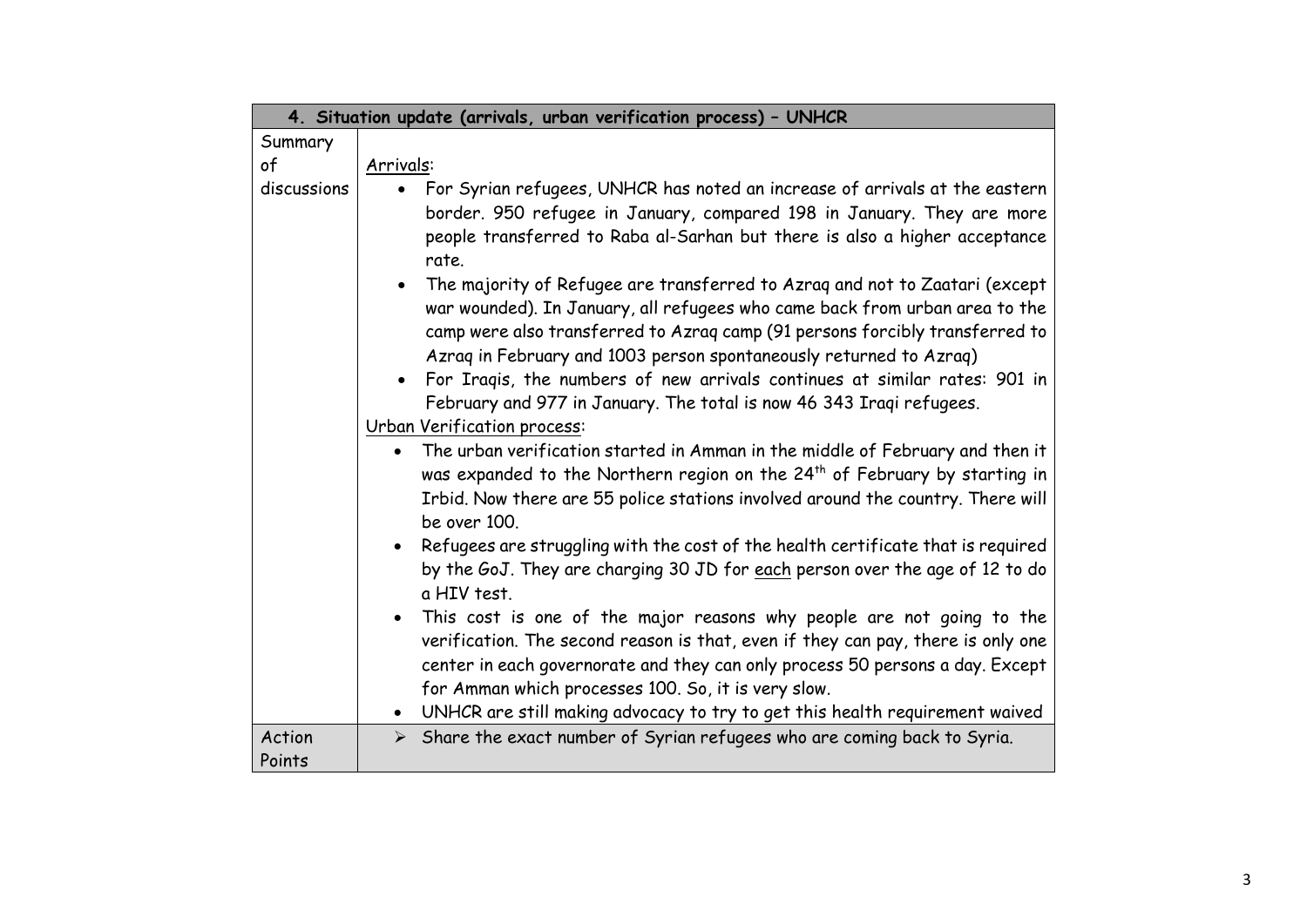| 5. Presentation on MoH/WHO Health Information System |                                                                                                                                                                        |  |
|------------------------------------------------------|------------------------------------------------------------------------------------------------------------------------------------------------------------------------|--|
| Summary                                              |                                                                                                                                                                        |  |
| of                                                   | WHO and MOH Jordan - Primary health care and public health surveillance                                                                                                |  |
| discussions                                          |                                                                                                                                                                        |  |
|                                                      | It is a tablet based project using an online framework.                                                                                                                |  |
|                                                      | Two main objectives:                                                                                                                                                   |  |
|                                                      | Objective 1: Monitor epidemiology of priority diseases (not just communicable                                                                                          |  |
|                                                      | diseases). The first output is integrating case-based surveillance of child                                                                                            |  |
|                                                      | health, reproductive health, mental health, communicable and non-                                                                                                      |  |
|                                                      | communicable diseases and injuries. Second output is using best practices of                                                                                           |  |
|                                                      | prescribing through the WHO Essential Medicines List.                                                                                                                  |  |
|                                                      | Objective 2: Improve the quality of clinical care provided in primary care.                                                                                            |  |
|                                                      | These tablets generate an automated alert of notifiable diseases within one hour by                                                                                    |  |
|                                                      | SMS and Email. The data collected are reported and analyzed in real time. All<br>information are viewable on a public website (https://jordan.emro.info) and reachable |  |
|                                                      | by everyone.                                                                                                                                                           |  |
|                                                      | History: The pilot was implemented in 3 governorates in 309 sites.                                                                                                     |  |
|                                                      | All information are available and the website is completely inter-active. The indicators                                                                               |  |
|                                                      | are multiple and the information can be disaggregated by nationality, gender, age                                                                                      |  |
|                                                      | group, status or communicable diseases, etc. The data could be by governorate but                                                                                      |  |
|                                                      | also by individual hospital or clinic.                                                                                                                                 |  |
|                                                      | The current purpose is not to replace any system but in the future, this is a possibility.                                                                             |  |
|                                                      | Indeed, all current systems are functioning on a monthly basis but the objective of                                                                                    |  |
|                                                      | this system is to share the data with a maximum one week of delay.                                                                                                     |  |
|                                                      | Next week, MoH and WHO will start one month of training across all the country.                                                                                        |  |
|                                                      |                                                                                                                                                                        |  |
|                                                      |                                                                                                                                                                        |  |
| Action                                               | $\triangleright$ Share the presentation with the Health Sector.                                                                                                        |  |
| Points                                               | > WHO and MoH should organize a separate meeting about the Public Health                                                                                               |  |
|                                                      | Surveillance for health sector members to allow more time for discussion.                                                                                              |  |

## **6. Access to Health Services for Urban Refugee - update**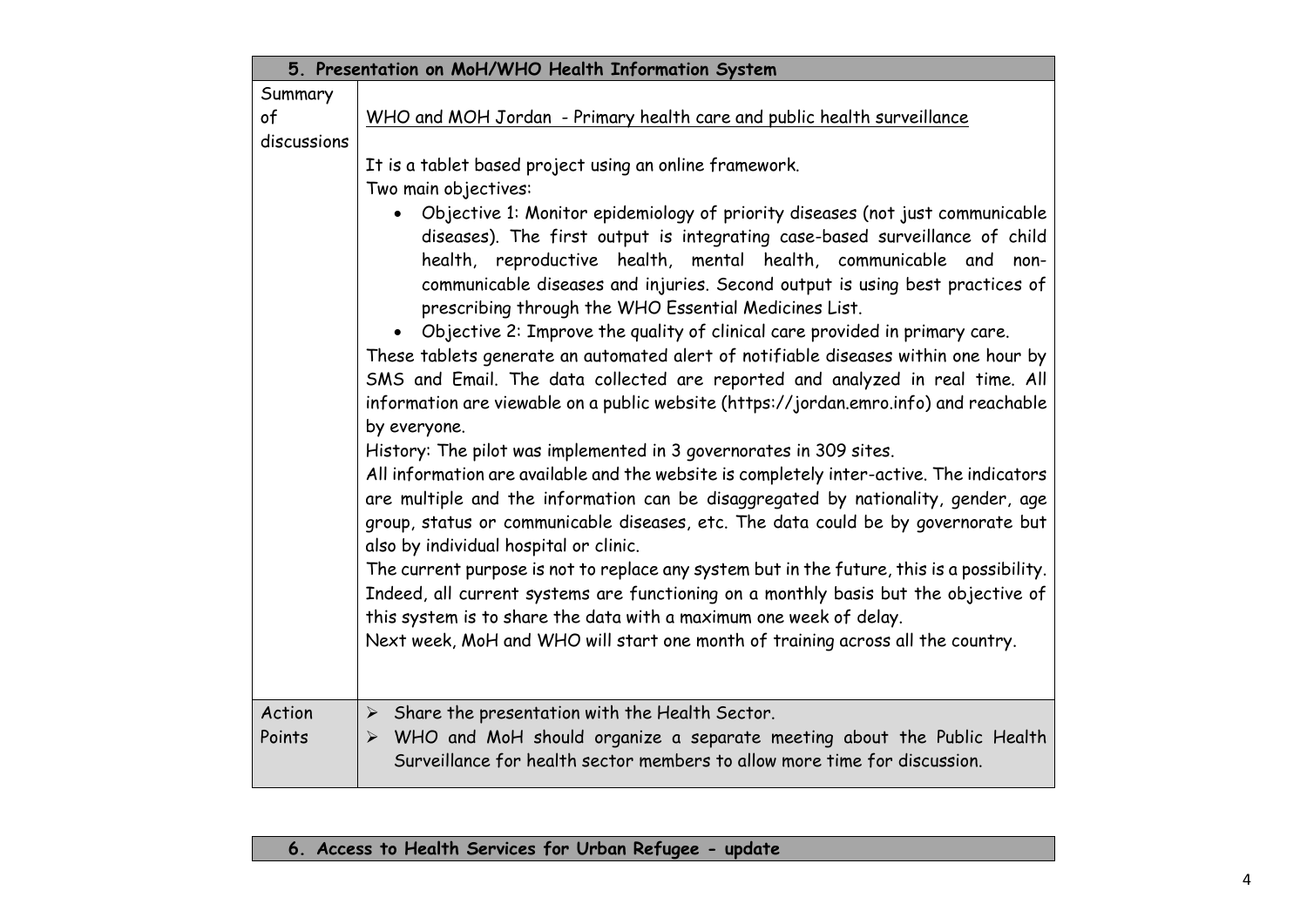| Summary     | $\bullet$ | After several month of implementation of the new policy of the MoH, some key           |
|-------------|-----------|----------------------------------------------------------------------------------------|
| of          |           | observations have been made: Significant reduction of Syrians accessing MoH            |
| discussions |           | services. It has not being quantified yet. In some cases, reportedly it is a reduction |
|             |           | to 1/3 of previous numbers.                                                            |
|             | $\bullet$ | First concern is the decrease of uptake of vaccination even though. But, the           |
|             |           | vaccination and medicines for communicable diseases are still free of charge.          |
|             |           | Unfortunately, due to a lack of information, Syrian refugees don't know this or just   |
|             |           | don't go to the health facilities and cannot be captured.                              |
|             |           | Second concern is the access to health services for pregnant women. UNHCR can          |
|             |           | only support the highly vulnerable who are around 37% of cases which leaves many       |
|             |           | needing to pay.                                                                        |
|             |           | Life sustaining services such as renal dialyses have been withdrawn and we have        |
|             |           | already see the consequences of this. Many people come back to the camp and the        |
|             |           | number of women returning to Zaatri to deliver is increasing.                          |
|             |           | UNHCR are planning an intervention related to cash assistance to refugees for          |
|             |           | delivery services and other services for pregnant women. The pilot will be firstly     |
|             |           | in Amman.                                                                              |
|             |           | JHAS has received news from MoH: they are open to reduce the prices of                 |
|             |           | referring so that JHAS is charged the uninsured rate plus 30% administrative fee.      |
|             |           | Still in the process of approval                                                       |
|             |           | UNHCR like many agencies is experiencing serious funding difficulties. This is not     |
|             |           | only linked to the declining donor interest in the Syrian situation but also to the    |
|             |           | Euro and Swiss franc. UNHCR has received a global guidance from the High               |
|             |           | Commissioner on reducing cost related to health care. UNHCR has been instructed        |
|             |           | to focus on primary health care. For secondary and tertiary health care, it will be    |
|             |           | emergencies, lifesaving, sight saving and limb saving. UNHCR will be reviewing its     |
|             |           | referral policy in light of this global guidance. This is going impact everybody as    |
|             |           | not blanket assistance outside the camp but targeting the most vulnerable. A           |
|             |           | presentation will be organized with the VAF unit in order to explain the criteria of   |
|             |           | vulnerability.                                                                         |
|             |           | Propose a meeting of interested actors working in secondary care to see what kind      |
|             |           | of resource are available                                                              |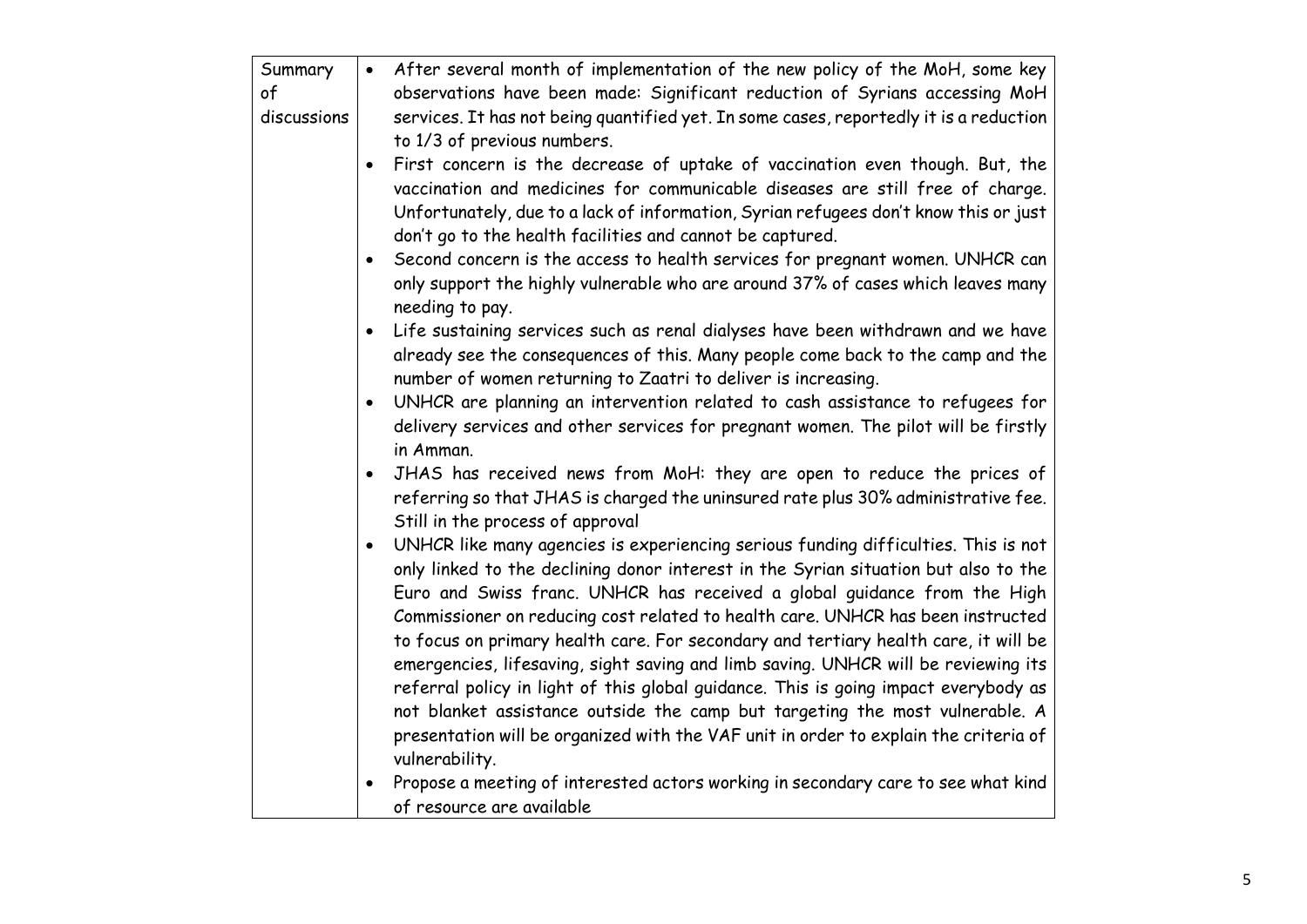|                  |   | Advocate to MoH as health sector for free health services access for every<br>children under 6. Not just for vaccinations and communicable diseases.                    |
|------------------|---|-------------------------------------------------------------------------------------------------------------------------------------------------------------------------|
| Action<br>Points | ➤ | Presentation of VAF for next meeting about what criteria are applied.<br>> Organization of a meeting with health partners that are working in secondary<br>health care. |

|                              | 7. IYCF Framework and Upcoming Technical Support Mission for Jordan Pilot                                                                                                                                                                                                                                                                                                                                                                                                                                                                                                                                                                                                                                                                                                                                                                                                                                                                                                                                                                                                                                                                     |
|------------------------------|-----------------------------------------------------------------------------------------------------------------------------------------------------------------------------------------------------------------------------------------------------------------------------------------------------------------------------------------------------------------------------------------------------------------------------------------------------------------------------------------------------------------------------------------------------------------------------------------------------------------------------------------------------------------------------------------------------------------------------------------------------------------------------------------------------------------------------------------------------------------------------------------------------------------------------------------------------------------------------------------------------------------------------------------------------------------------------------------------------------------------------------------------|
| Summary<br>of<br>discussions | UNHCR Geneva and Save the Children HQ have been working on an IYCF in<br>$\bullet$<br>Emergencies Framework which is a tool intended as guidance on what needs to<br>be considered to create an 'IYCF friendly' environment and facilitate optimal<br>IYCF. The framework outlines practical examples of how IYCF can be built into<br>multi-sector programming and how IYCF can contribute to the priorities of<br>different sectors, including child protection, education, food security and<br>livelihoods, health, HIV, nutrition, WASH and shelter.<br>• There will be a 5 day piloting visit between the 8th and the 12th of March to<br>support the introduction, dissemination and training for the framework with all<br>involved partners. This will include an orientation for all to the framework and<br>its supporting documentation, as well as support on how to take forward the<br>piloting.<br>• A 2-hour session on the framework including background to the project and<br>orientation will be held at UNICEF on the 9th of March from 10:00am -<br>12:00PM. Interested agencies are invited and encouraged to attend. |
| Action<br>Points             | $\triangleright$ Send the invitation to the Health Sector                                                                                                                                                                                                                                                                                                                                                                                                                                                                                                                                                                                                                                                                                                                                                                                                                                                                                                                                                                                                                                                                                     |

### **8. Nomination of Gender Focal Point for Health Sector**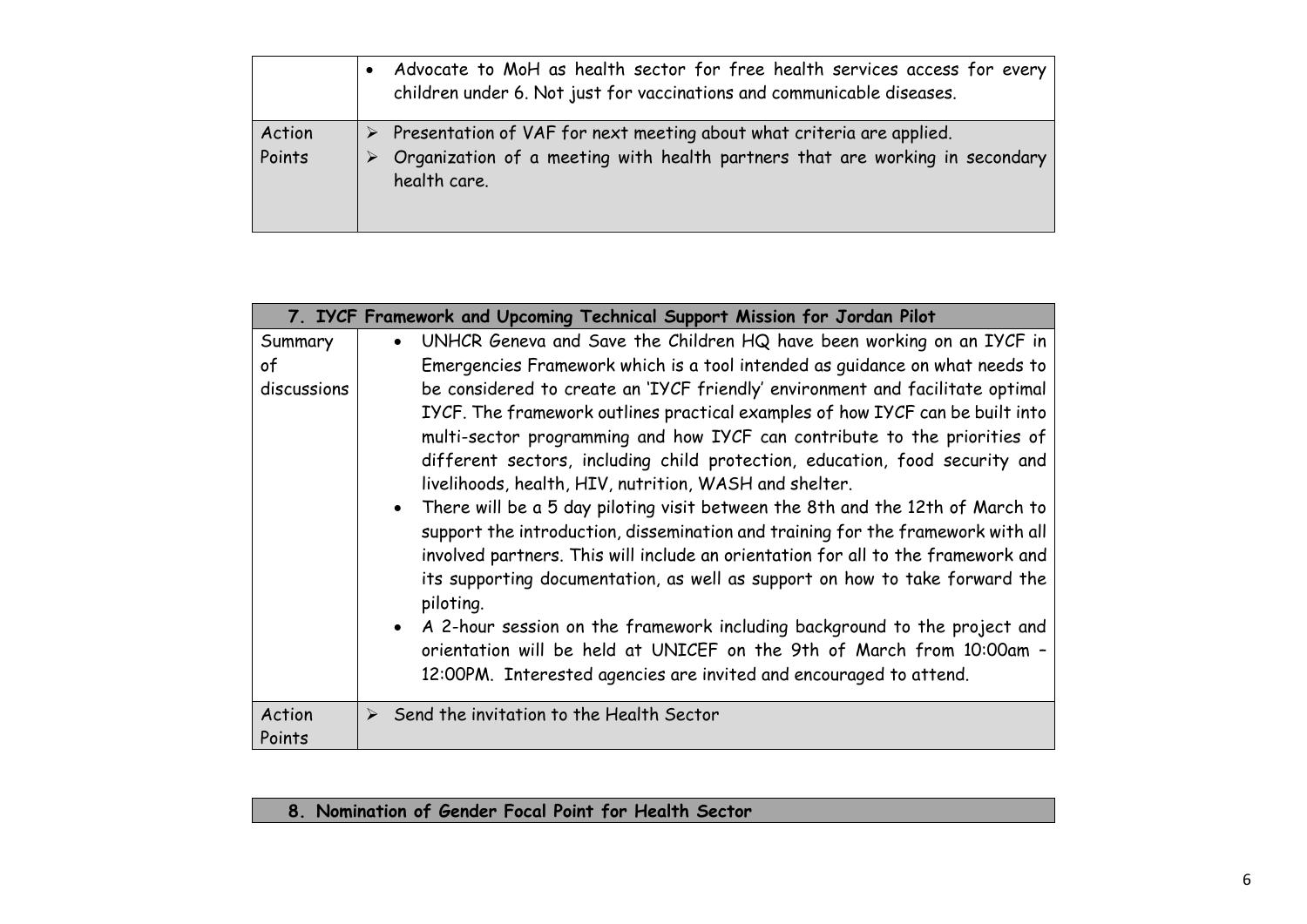| Summary          | Still waiting for nominations. It could be interesting to have a male gender   |
|------------------|--------------------------------------------------------------------------------|
| of               | focal point for the Health Sector. So, all agencies are encouraged to send the |
| discussions      | nomination. If partners need the term of reference, UNHCR can share.           |
| Action<br>Points | None                                                                           |

|                              | 9. Feedback Strategic Advisory Group Meeting                                                                                                                                                                                                                                                                                                                                                                                                                                                                                                                                                                      |
|------------------------------|-------------------------------------------------------------------------------------------------------------------------------------------------------------------------------------------------------------------------------------------------------------------------------------------------------------------------------------------------------------------------------------------------------------------------------------------------------------------------------------------------------------------------------------------------------------------------------------------------------------------|
| Summary<br>οf<br>discussions | Discussion on the Health Sector Humanitarian Response Strategy - 2014-2015.<br>$\bullet$<br>Once the different feedback included, the updated document will be shared to the<br>Health Sector for feedback.<br>Discussion on the Work plan. SAG will include SGBV action plan for the health<br>$\bullet$<br>sector into this work plan. Once the different feedback is included, the updated<br>document will be shared to the Health Sector for feedback.<br>The term of reference will be discussed later after series of meetings with the<br>MoH,<br>Discussion on the advocacy messages agreed<br>$\bullet$ |
| Action<br>Points             | $\triangleright$ Share the different document once they are finalized.                                                                                                                                                                                                                                                                                                                                                                                                                                                                                                                                            |

| 10.               | <b>Health Agency Updates</b>                                                                                                                                                                                                                                                                                                                                |
|-------------------|-------------------------------------------------------------------------------------------------------------------------------------------------------------------------------------------------------------------------------------------------------------------------------------------------------------------------------------------------------------|
| Summary           | • Save the Children Jordan:                                                                                                                                                                                                                                                                                                                                 |
| of<br>discussions | SCJ started a series of IYCF orientation sessions for CBOs staff and MoH nurses in<br>Amman and the south, 1 workshop was conducted for CBOs heads in Karak and<br>another 2 will be done in Ma'an and Agaba soon.<br>1 workshop was conducted with MoH in Amman in august and another 2 are planned in<br>the south in April.<br><b>UNFPA</b><br>$\bullet$ |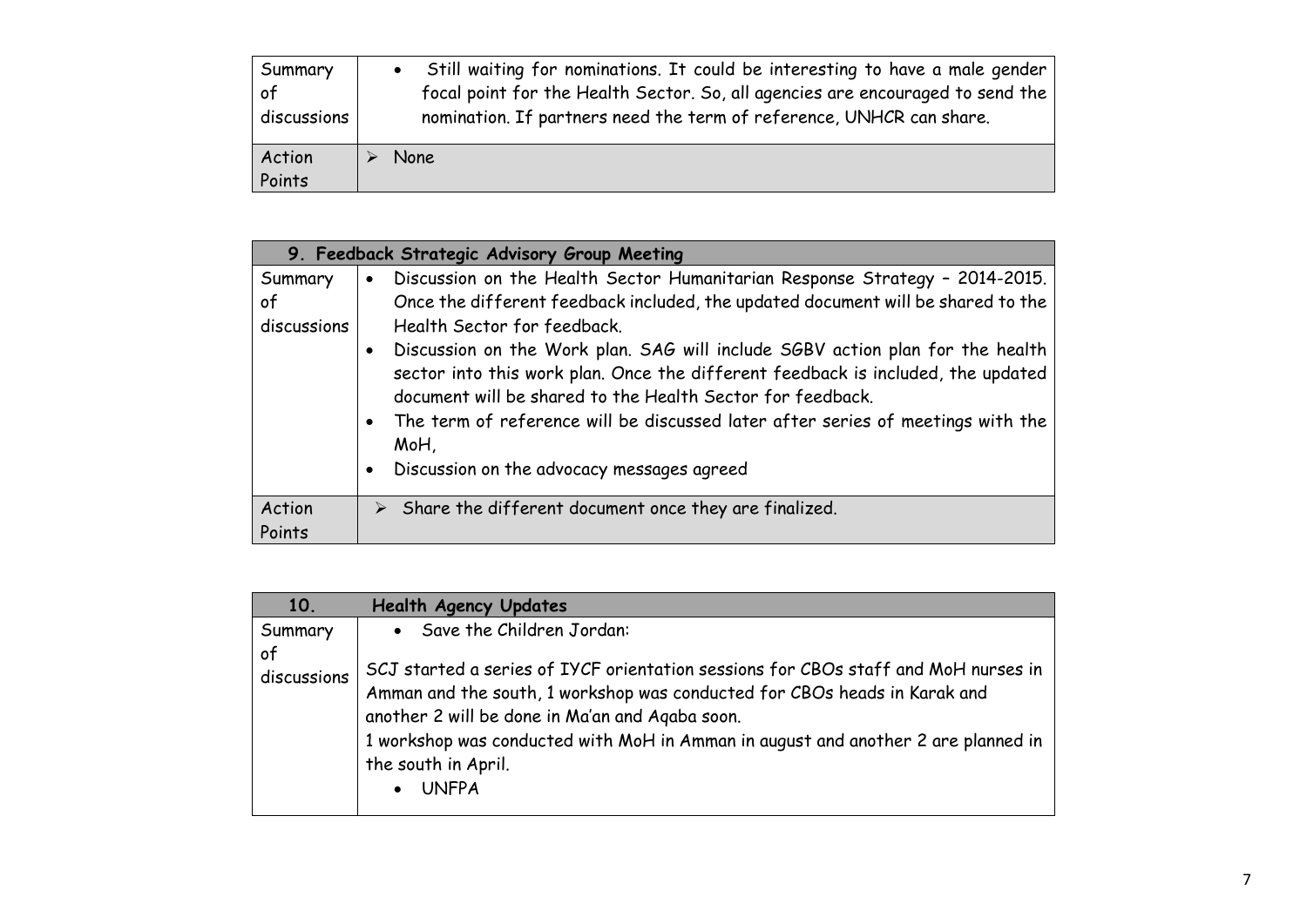| Update from Jana Storm and actual good work in the camps. During the storm,<br>UNFPA received daily updates and kept contact in the camps. No complications for<br>deliveries and antenatal consultations went well.<br>UNFPA with partners are conducting Clinical Management of Rape training. UNFPA<br>can accommodate 3-4 participants from each organization and have space for 25<br>participants in total. Invitation will be send today and nomination could be send by<br>maximum March 10 <sup>th</sup> . The date of the meeting: March 15-19 (5 days; Sunday -<br>Thursday).                                                                                                                                                                                                                                                                                                                                                                                                                                                                                                                                                                                                                                                                                                                                                                                                                                                                                                          |
|---------------------------------------------------------------------------------------------------------------------------------------------------------------------------------------------------------------------------------------------------------------------------------------------------------------------------------------------------------------------------------------------------------------------------------------------------------------------------------------------------------------------------------------------------------------------------------------------------------------------------------------------------------------------------------------------------------------------------------------------------------------------------------------------------------------------------------------------------------------------------------------------------------------------------------------------------------------------------------------------------------------------------------------------------------------------------------------------------------------------------------------------------------------------------------------------------------------------------------------------------------------------------------------------------------------------------------------------------------------------------------------------------------------------------------------------------------------------------------------------------|
| <b>EMPHNET:</b><br>Provide free training on specific areas for NGOs working in the camps. Have<br>recruited a health educator based in Zaatari camp. Working on a comprehensive<br>school health program integrating components of various public health programs such<br>as WASH, hygiene etc. It is not a new project but a complement to the work of MoH.<br>Upcoming project: Strength the national EPI in host communities, to be done in<br>conjunction with already existed immunization activities.<br>Planning to do HIV activities: VCT centers, mass media campaign, stigma reduction<br>with community leaders. All these activities will be conducted at camps level. About<br>this, UNHCR think that it is good to discuss. They are only one HIV center in each<br>governorate and the prevalence is extremely low. For UNHCR, the big gap is STI<br>management if we look at the health facility readiness assessment, STI management<br>is not available even in many MoH facilities. HIV has a low prevalence and it is<br>preferred to use the national system and refer refugee to the national system to<br>access HIV testing. The question of confidentiality in the camp is also a major<br>problem. HIV is not more a problem for refugee than it is in the national system.<br>About NCD, EMPHNET with MoH want to support 17 health centres in Mafraq<br>hospitals with training, NCD drugs and equipment.<br>Rotavirus vaccine started last Sunday (01.03) in Jordan. |
| • UNICEF                                                                                                                                                                                                                                                                                                                                                                                                                                                                                                                                                                                                                                                                                                                                                                                                                                                                                                                                                                                                                                                                                                                                                                                                                                                                                                                                                                                                                                                                                          |
| The school health card for the camp is almost printed, UNICEF is waiting for the<br>final approval from the Ministry of Education and the MoH. But on the ground, all the                                                                                                                                                                                                                                                                                                                                                                                                                                                                                                                                                                                                                                                                                                                                                                                                                                                                                                                                                                                                                                                                                                                                                                                                                                                                                                                         |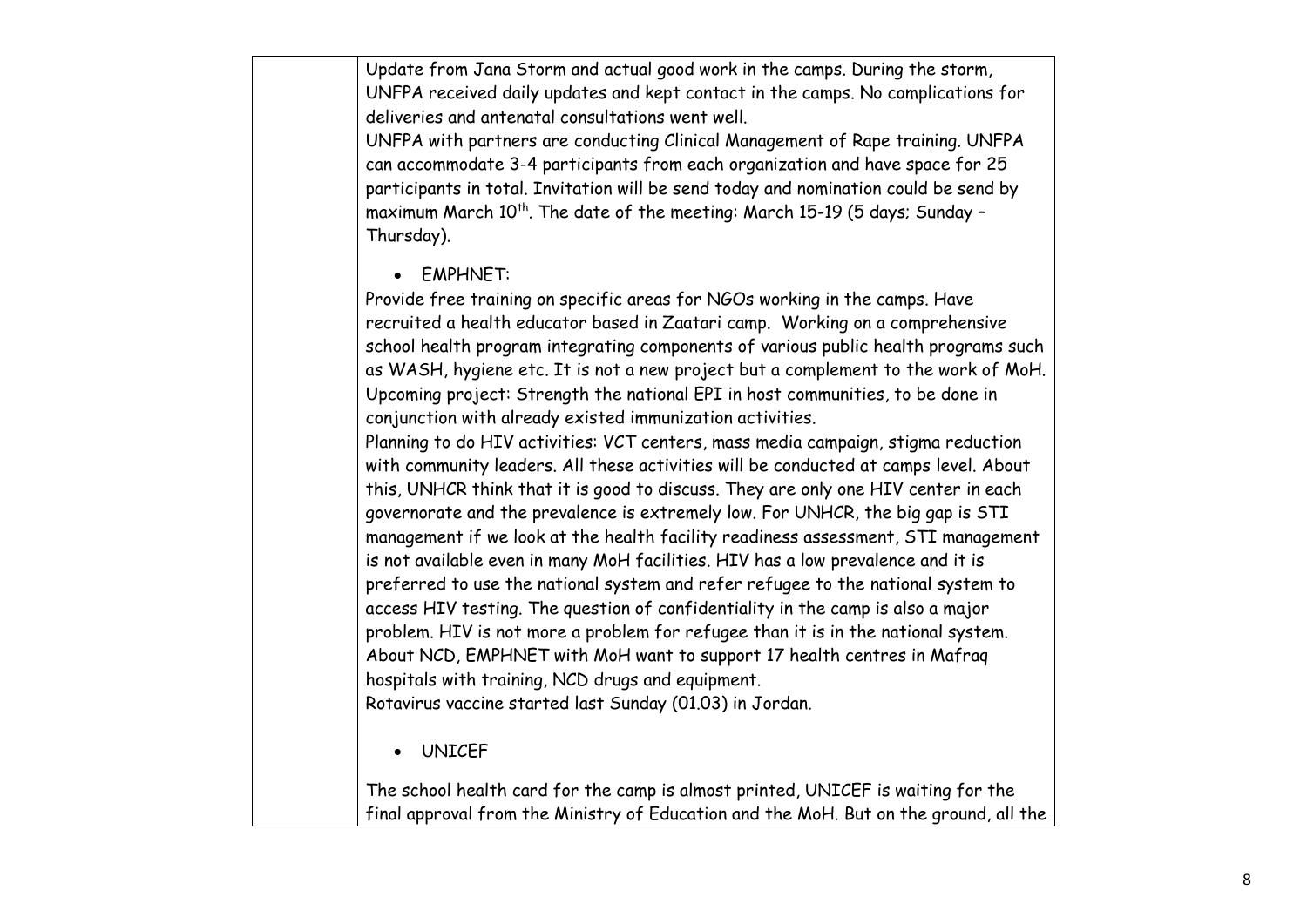partners are ready to go. In term of vaccination, 6 fridges in Zaatari, 2 fridges in Azrag were installed. A one week polio campaign will start  $26<sup>th</sup>$  April.

UNICEF is involved in preparation of social mobilization.

JHAS: We have full time pediatrician in JHAS/UNFPA in Zaatari camp. JHAS has also a free info line where refugees can call if they have any problem related to health issues. They have infrastructure and employees under training. JHAS will start the pilot in the South and after expand across the country.

JHAS is also working with MoH to be subsidized for referral. It should be finalized before the end of March.

ICRC:

Supported Mafraq and Rweyshid Government Hospitals with medical equipment, including X-ray machine, ventilator, incubator, vital signs monitor, 2 automated external defibrillator devices, surgical instruments, blackboard, scoops, and head immobilizer, to help them meet the increasing health needs of Syrian refugees in Jordan. The ICRC also carried out minor infrastructure upgrades to the Mafraq hospital including the installation of air conditioners and air-handling units, painting and lighting upgrades.

- Planning an "Emergency room Trauma Course" for the Jordanian and Syrian healthcare providers involved in the management of the Syrian conflict's casualties (e.g. MoH, RMS, IFRC, JRCS, MSF and other private hospitals).

- Ongoing support to the RMS health posts at the Eastern Border.

- Ongoing activities in RAS: Medical screening, PHC and ambulance transfer to other facilities.

- Ongoing First Aid Training in the camps (Zaatri, Azraq and Cyber City) and in the host communities (in cooperation with JRCS).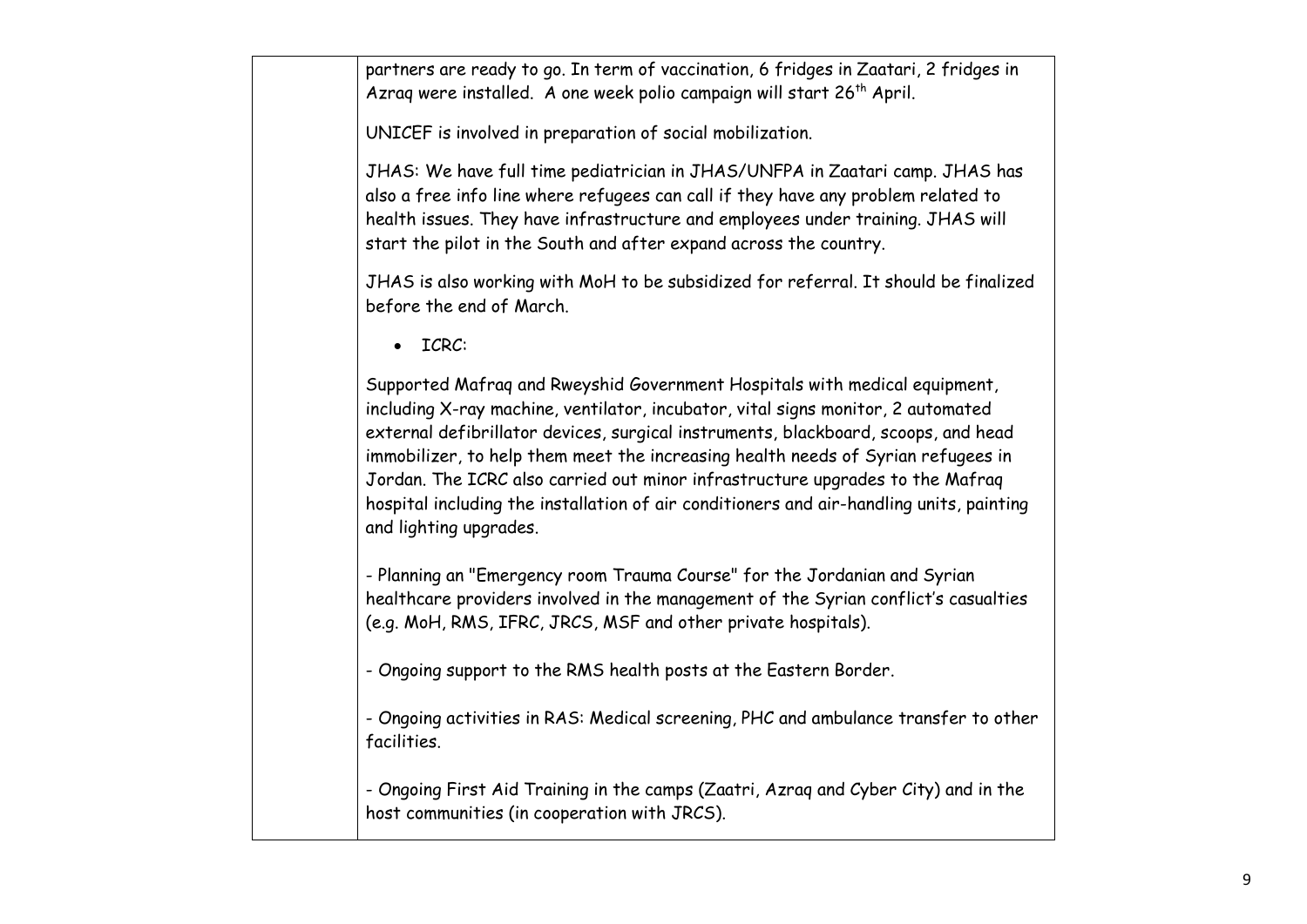| <b>IRC</b>                                                                                                                                                                                                                                                                                                                                                                                                                                                                                                                                                                                                                                                                                    |
|-----------------------------------------------------------------------------------------------------------------------------------------------------------------------------------------------------------------------------------------------------------------------------------------------------------------------------------------------------------------------------------------------------------------------------------------------------------------------------------------------------------------------------------------------------------------------------------------------------------------------------------------------------------------------------------------------|
| Training for the community health volunteers: 50 in Irbid and 50 in Mafrag. They<br>plan to have twenty more in each governorate. IRC has two mobile clinics with<br>doctors specialized in primary health care, particularly for the most vulnerable; one<br>in Mafrag operational and one in Irbid almost operational. The cadre of volunteers<br>are using tablets for data collection and IRC is using a software called CommCare<br>which is specifically designed for community health programs. The volunteers will<br>conduct house to house visits, provide health education to families and create<br>linkages between the communities and the mobile clinic and health facilities. |
| IRD                                                                                                                                                                                                                                                                                                                                                                                                                                                                                                                                                                                                                                                                                           |
| 60 health volunteers still wotking in urban areas in the field visiting Syrian and Iraqi<br>families and referring them to the MoH when needed.                                                                                                                                                                                                                                                                                                                                                                                                                                                                                                                                               |
| In collaboration with the MoH, IRD conducted four workshops for staff of MoH;<br>there were 93 attendees (doctors, nurses, midwives and dentists).                                                                                                                                                                                                                                                                                                                                                                                                                                                                                                                                            |
| Conducted six health education sessions in women's health, SGBV and dental health<br>for 193 beneficiaries in Amman, Irbid, Mafrag                                                                                                                                                                                                                                                                                                                                                                                                                                                                                                                                                            |
| ACF:                                                                                                                                                                                                                                                                                                                                                                                                                                                                                                                                                                                                                                                                                          |
| ACF is working on in Psychosocial and pregnant and lactating women in Irbid. Have<br>submitted a new project to ECHO which may include vouchers to access health care;<br>waiting approval                                                                                                                                                                                                                                                                                                                                                                                                                                                                                                    |
| IFRC:                                                                                                                                                                                                                                                                                                                                                                                                                                                                                                                                                                                                                                                                                         |
| IFRC/JRC<br>We reactivated our community health activities from mid-January to end of<br>February with short term funding but only in the governorates of Jerash, Mafrag<br>and Amman (36 CHVs).                                                                                                                                                                                                                                                                                                                                                                                                                                                                                              |
| From 1st March we will be restarting in the same governorates as above plus in<br>Ajloun (but in a reduced number of communities) and starting for the 1st time in                                                                                                                                                                                                                                                                                                                                                                                                                                                                                                                            |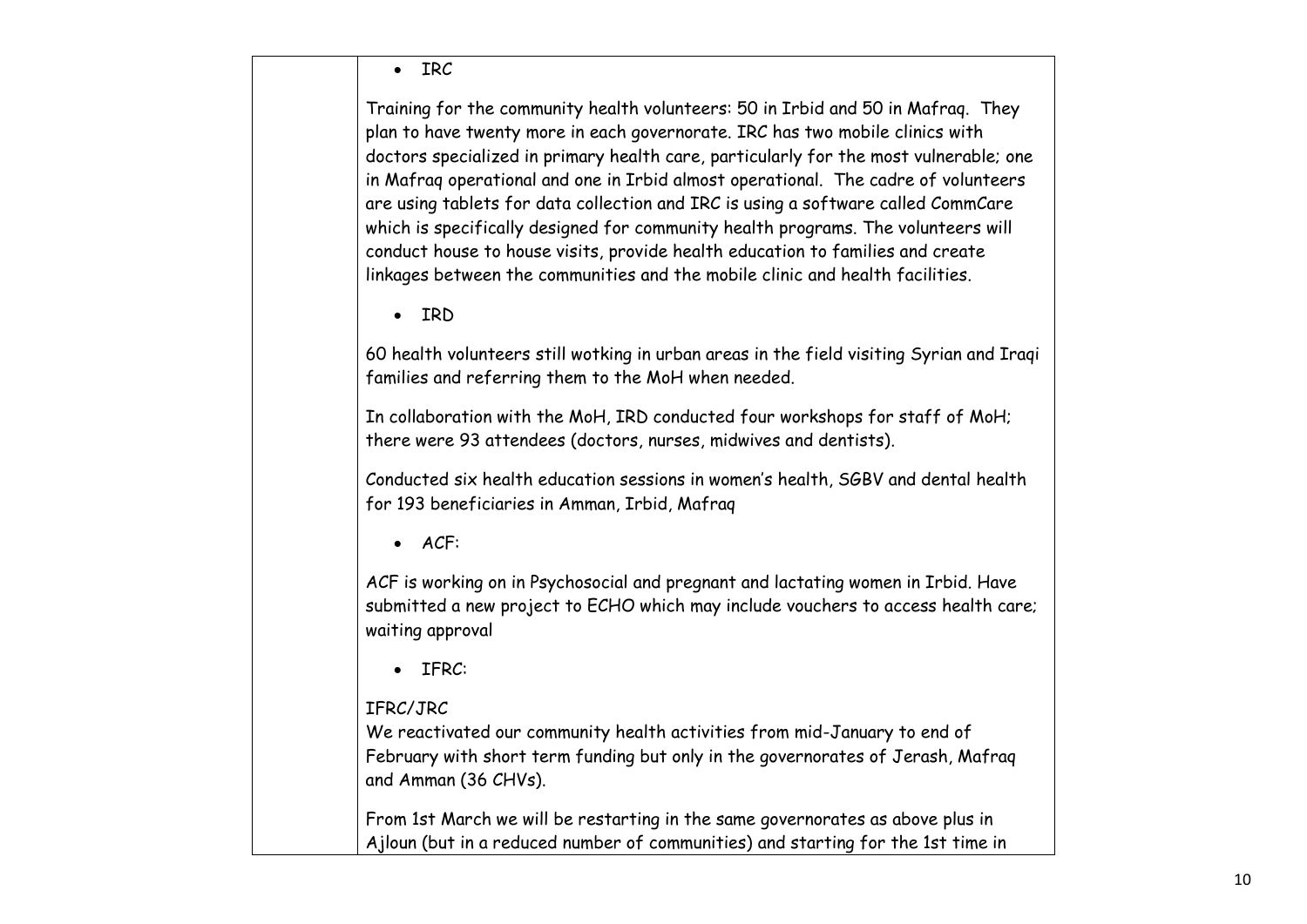|                  | Madaba as we know of no other community heath actors present there. We will have<br>a total of 70 CHVs and the project is funded till the end of the year.                                                                                         |  |  |  |  |  |
|------------------|----------------------------------------------------------------------------------------------------------------------------------------------------------------------------------------------------------------------------------------------------|--|--|--|--|--|
|                  | German RC/JRC remains present in Irbid.                                                                                                                                                                                                            |  |  |  |  |  |
| Action<br>Points | UNHCR and ACF will organize a separate meeting to speak about cash and<br>➤<br>voucher.<br>$\triangleright$ If training packages have been developed for this context can be added to the<br>portal, particularly if it is translated into Arabic. |  |  |  |  |  |

| 11.                          | Subsector working groups - RH (UNFPA), Mental Health (IMC/WHO), Nutrition                                                                                                                                                                                                                                 |
|------------------------------|-----------------------------------------------------------------------------------------------------------------------------------------------------------------------------------------------------------------------------------------------------------------------------------------------------------|
|                              | (SCJ/UNICEF)                                                                                                                                                                                                                                                                                              |
| Summary<br>of<br>discussions | RH:<br>RH SWG shared the monitoring framework to the RH partners. UNFPA also asked<br>brief about 2014 indicators and follow up 2015 indicators. UNFPA are waiting for<br>feedback and updates.                                                                                                           |
|                              | UNFPA want to create a mapping to provide exact addresses of health facilities<br>especially for urban setting in order to refer for the client.<br>UNFPA encourage the different partner to provide other contraception than oral<br>contraception, particularly in Azraq.<br><b>MHPSS:</b><br>$\bullet$ |
|                              | A gender focal point was nominated (ARDD). WHO and IMC, organized last month a<br>training on stress management and self-care for specialized and non specialized field<br>workers inside Zaatari camp;                                                                                                   |
|                              | Nutrition:<br>$\bullet$<br>The group updated the workplan. The draft was sent to the WG for updates and<br>comments.                                                                                                                                                                                      |
|                              | The group also worked on the Nutrition Key messages. Waiting for feedback from<br>partners. The group are looking for anemia advocated messages and a research about<br>the real causes of anemia will be conducted.                                                                                      |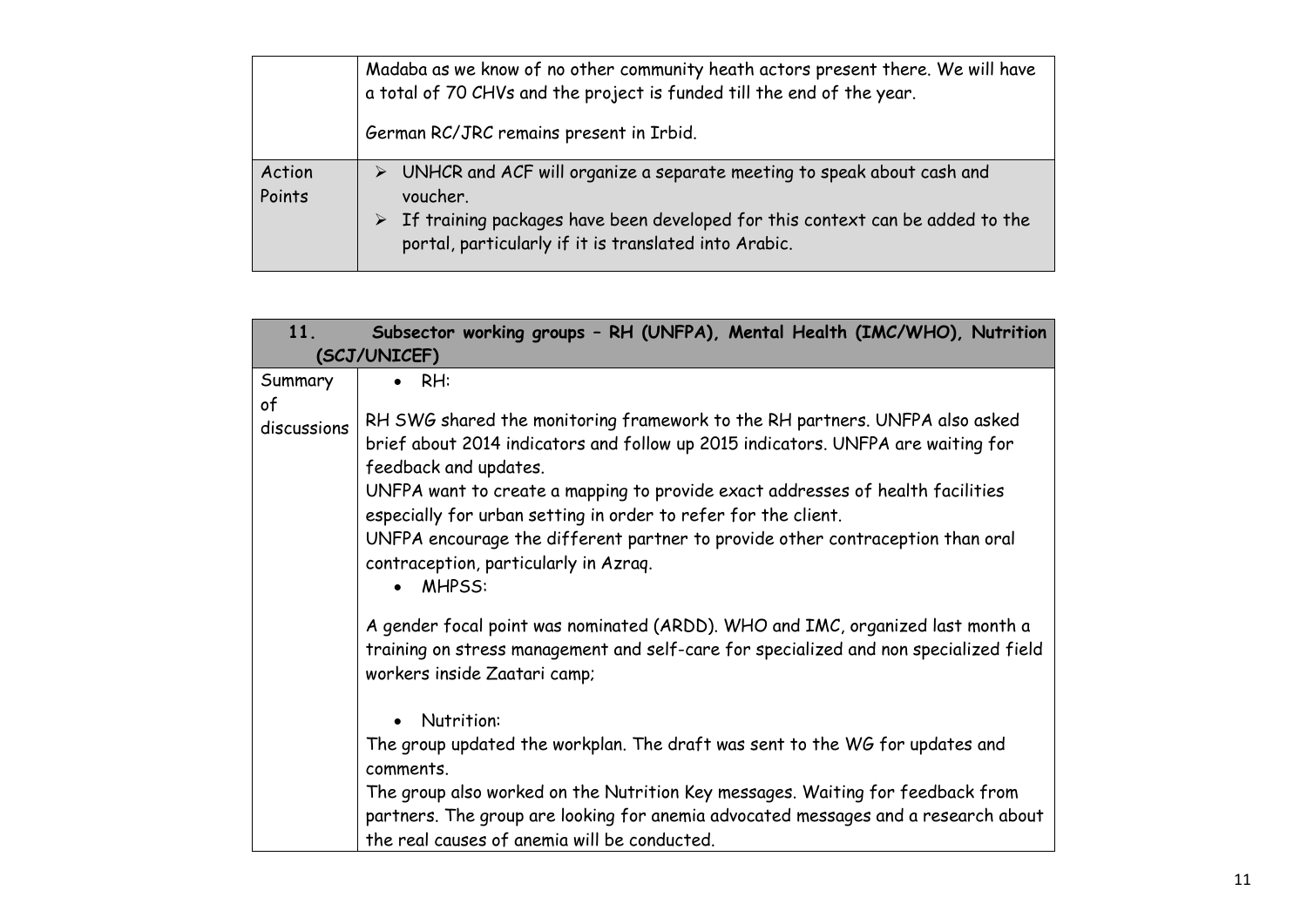| Action<br>Points | None<br>⋗ |
|------------------|-----------|

### **12. Task Force Updates: Community Health Task Force (IFRC) / NCD Task Force Update (WHO/MoH)**

#### Community Health Task Force:

 TOT in home visits for antenatal care, newborn care and postnatal care. Planning is ongoing with the support of UNFPA and UNICEF.

Until the WHO/UNICEF training manual for CHWs on 'Caring for the newborn at home: a training course for CHWs' can be adapted to this context and translated into Arabic, IRC, Medair and SC Jordan have kindly agreed to share their training packages with us which will cover all the key topics identified in the CHTG.

Training is planned to take place from Sunday 15<sup>th</sup> March till Thursday 19<sup>th</sup> March at the IMC training room if we have the MoH endorsement. A concept note was submitted to the MoH on Thursday 5th March and feedback will be passed on to UNICEF.

A lot of interest has been expressed in this training with 42 people requesting to participate. Therefore organizations have been requested to reduce the numbers to a maximum of 3 per organization to allow for newcomers to attend (e.g. Acted, IFH and IFH).

CHTG updates

We are reaching out to other organizations working in community health. Oxfam attended the last meeting and Acted, HI and ACF have all expressed an interest in attending.

Plan is to have a CHTG meeting at each governorate for organizations to know each other at governorate level, each one's activities and to discuss the different modalities of working.

Started discussing to have a combined CH campaign between all CH partners in each governorate. Topic, modality and dates still to be worked out.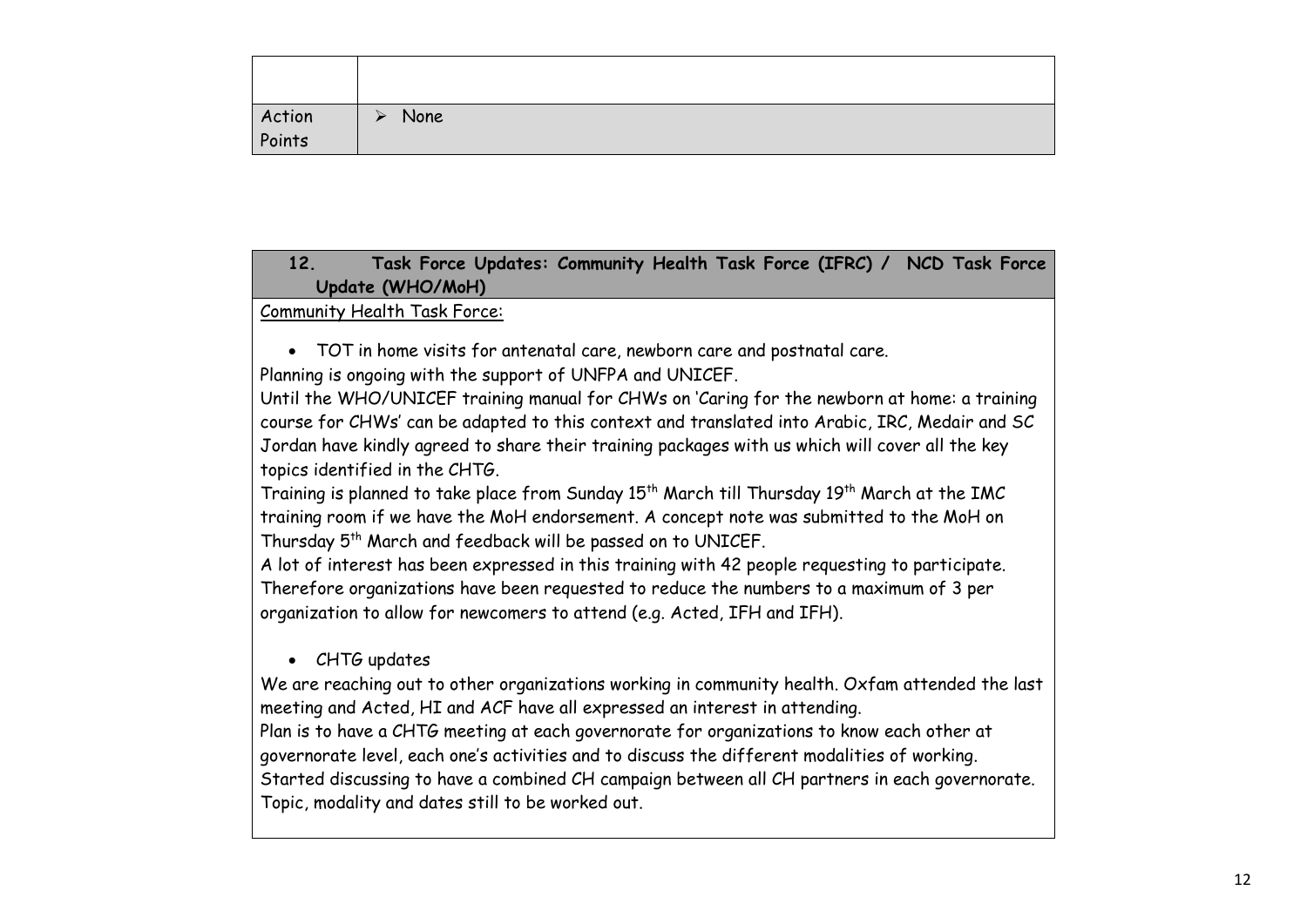#### NCD Task Force

The Task Force has a new co- chair representing the MoH (head of NCD department and co-chair of the NCD task force). They are reviewing the medicine equipment list and waiting for a final feedback from the MoH. The group agreed to recirculate the NCD field guide among the group for a final feedback. They received an update from the regional office about the situation analyzes on NCD health care provision. This mission should be conducted in May to June 2015 in Jordan.

#### **13. Health Sector Strategic Advisory Group Adhoc Meeting**

- Updating the Health Sector Humanitarian Response Strategy 2014-2015. The group will include an update about the new MoH policy.
- Development of the Health Sector Work plan that will be shared in a final draft. The SGBV action plan for the Health Sector will be integrated to the Work plan.
- Advocacy messages agreed upon request free care for children under six, the uninsured Jordanian rate for JHAS; waiver of the health certificate and continued support for the Ministry of Health

| 14 <sup>1</sup> | <b>AOB</b>                                                                     |
|-----------------|--------------------------------------------------------------------------------|
| Summary         | • Field exchange magazine produce by the emergency nutrition network. The link |
| of              | was already circulated through email.                                          |
| discussions     |                                                                                |
| Action          | Next meeting from 10h to 12h at WHO office.                                    |
| Points          |                                                                                |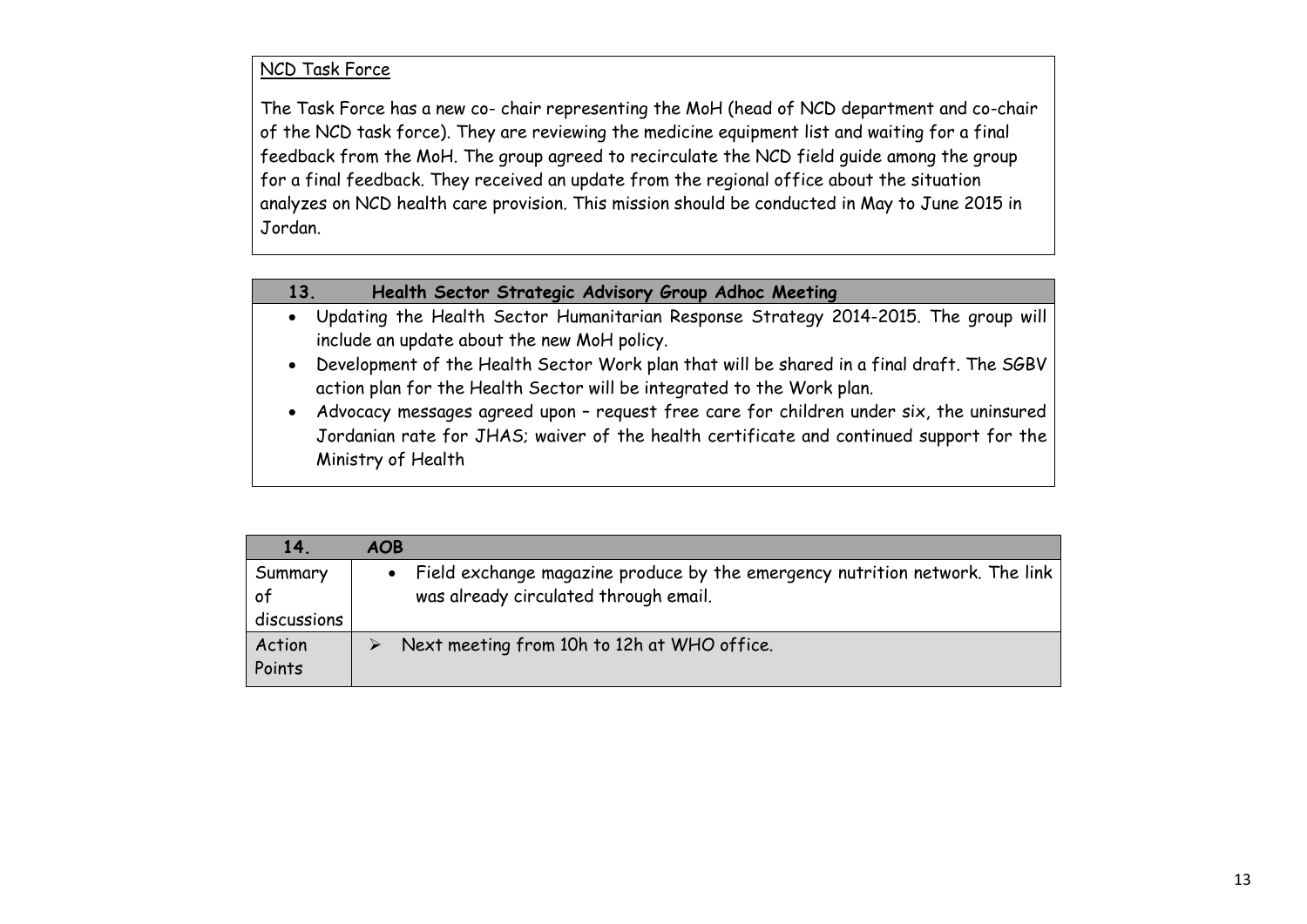| <b>Name</b>          | Agency                   | Position                                                       | Telephone   | Email                                  |
|----------------------|--------------------------|----------------------------------------------------------------|-------------|----------------------------------------|
| Ann Burton           | <b>UNHCR</b>             | Snr. Public Health Officer                                     | 0799826490  | burton@unhcr.org                       |
| Hadeel Al Far        | <b>WHO</b>               | <b>Technical Officer</b>                                       |             | alfarh@who.int                         |
| Eleonora Biasi       | ICU                      | Project Manager                                                | 07995662769 | Eleonora.biasi@ici.it                  |
| Munna Hamzeh         | IRD                      | Program manager                                                | 0798899474  | muna.hamzieh@ird-jor.org               |
| Maria Al Homsi       | Un ponte per UPD         | Project Assistant                                              | 0777524266  | Maria.alhomsi@unponteper.it            |
| Fiona Ben Chekroun   | <b>UNHCR</b>             | Inter in the Inter-sector and<br>coordination unit             |             | benchekr@unhcr.org                     |
| Dr Faeza Abu Al-Jalo | <b>UNFPA</b>             | officer<br>Medical<br><b>RH</b><br>emergency technical officer |             | abual-jalo@unfpa.org                   |
| Rania Khorner        | MoH                      | Programmer                                                     | 0788481240  | rania@mohgov.jo                        |
| John Hasken          | <b>WHO</b>               | <b>Medical Officer</b>                                         |             | haskenj@who.int                        |
| Dr Suhaib Allajleen  | MSF-F                    | Medico-assistant                                               | 0798022823  | msff-amman-deputy@paris.msf.org        |
| Dr Adel Belbeist     | <b>EMPHNET</b>           | Advisor                                                        | 0776725656  | advisor@emphnet.net                    |
| Dr Said Aden         | <b>EMPHNET</b>           | Consultant                                                     |             | Smaden60@gmail.com                     |
| Sura AlSamman        | SCJ                      | Nutrition Supervisor                                           | 0776661300  | salsamman@savethechildren.org.jo       |
| Muzna Hasnawi        | SRD                      | <b>Communications Officer</b>                                  | 0787628499  | mhasnawi@syriareliefanddevelopment.org |
| Luay M I Abusam      | QRC                      | <b>Medical Coordinator</b>                                     | 0798444424  | Health.grcs@gmail.org                  |
| Matthew Arneil       | <b>Relief Initiative</b> | <b>Medical Officer</b>                                         | 0798063592  | matthew@reliefinitiative.org           |